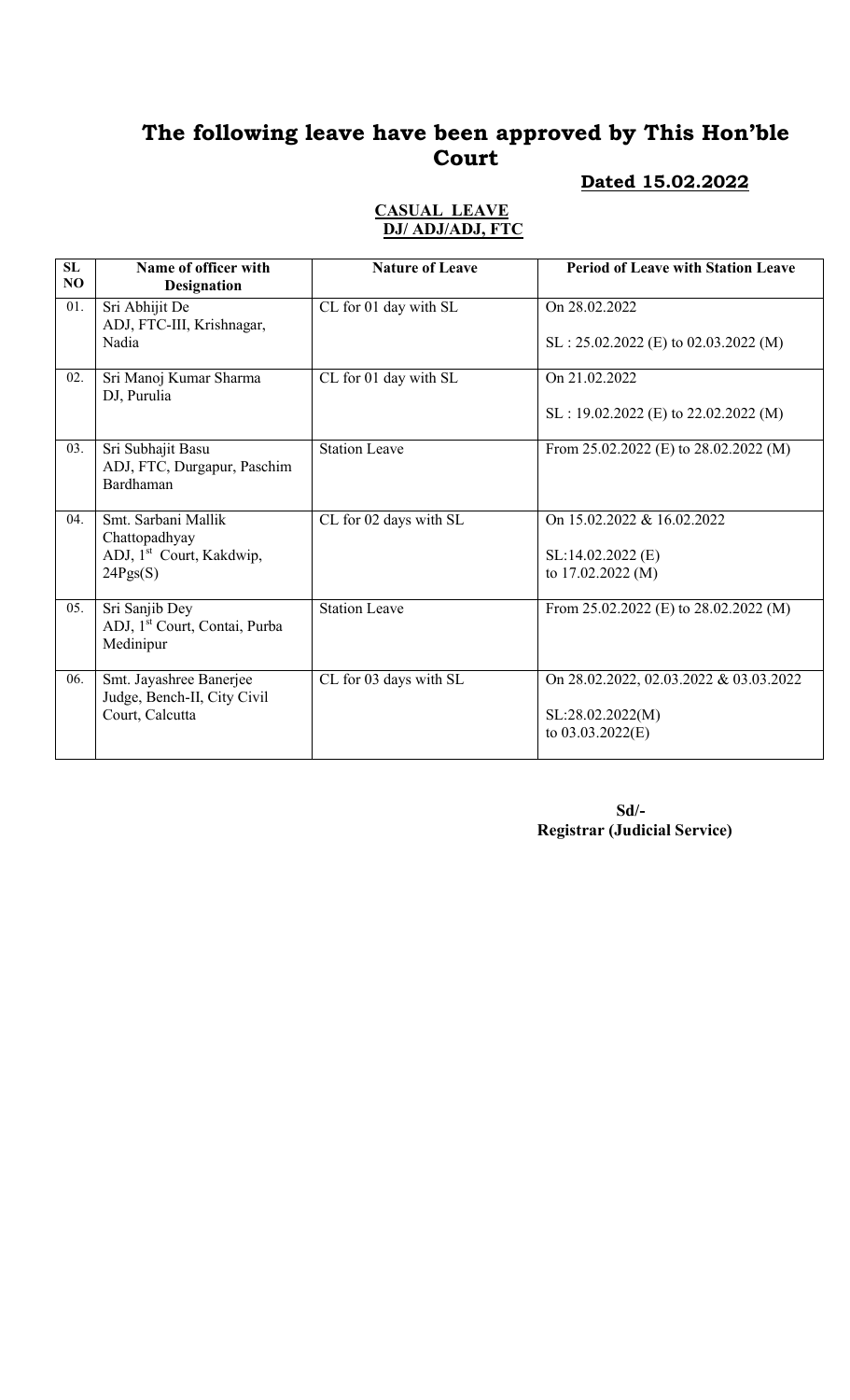#### Dated 16.02.2022

#### CASUAL LEAVE DJ/ ADJ/ADJ, FTC

| <b>SL</b><br>NO. | Name of officer with<br><b>Designation</b>                              | <b>Nature of Leave</b> | <b>Period of Leave with Station Leave</b> |
|------------------|-------------------------------------------------------------------------|------------------------|-------------------------------------------|
| 01.              | Sri Saugata Chakraborty<br>ADJ, $5th$ Court, Berhampore,<br>Murshidabad | $CL$ for 01 day        | On $14.02.2022$                           |

 Sd/- Registrar (Judicial Service)

# The following leave have been approved by This Hon'ble Court

#### Dated 16.02.2022

#### CASUAL LEAVE DJ/ ADJ/ADJ, FTC

| SL             | Name of officer with                     | <b>Nature of Leave</b> | <b>Period of Leave with Station Leave</b> |
|----------------|------------------------------------------|------------------------|-------------------------------------------|
| N <sub>O</sub> | <b>Designation</b>                       |                        |                                           |
| 01.            | Sri Akhilesh Kumar Pandey                | CL for 01 day with SL  | On 28.02.2022                             |
|                | ADJ, 1 <sup>st</sup> Court, Balurghat,   |                        |                                           |
|                | Dakshin Dinajpur                         |                        | SL: 25.02.2022 (E) to 02.03.2022 (M)      |
| 02.            | Sri Deepto Ghosh                         | CL for 01 day with SL  | On 25.02.2022                             |
|                | ADJ, 1 <sup>st</sup> Court, Lalbagh,     |                        |                                           |
|                | Murshidabad                              |                        | SL: $24.02.2022(E)$ to $28.02.2022(M)$    |
| 03.            | Sri Devkumar Sukul, ADJ, 1 <sup>st</sup> | CL for 01 day with SL  | On 28.02.2022                             |
|                | Court, Raiganj, Uttar Dinajpur           |                        | $SL: 25.02.2022$ (E) to 02.03.2022 (M)    |
| 04.            | Sri Joyprakash Roy                       | CL for 01 day with SL  | On 28.02.2022                             |
|                | ADJ, FTC-IV, Krishnagar, Nadia           |                        | $SL: 25.02.2022$ (E) to 02.03.2022 (M)    |
| 05.            | Sri Nilanjan De                          | <b>Station Leave</b>   | From 25.02.2022 (E) to 28.02.2022 (M)     |
|                | ADJ, FTC-1, Paschim Medinipur            |                        |                                           |
| 06.            | Sri Nandan Deb Barman, ADJ,              | CL for 03 days with SL | From 21.02.2022 to 23.02.2022             |
|                | Kurseong, Darjeeling                     |                        | SL: $19.02.2022(E)$ to $24.02.2022(M)$    |
| 07.            | Sri Pijush Ghosh                         | CL for 01 day with SL  | On 28.02.2022                             |
|                | ADJ, 3 <sup>rd</sup> (Special) Court,    |                        |                                           |
|                | Jalpaiguri                               |                        | SL: 25.02.2022 (E) to 03.03.2022 (M)      |
| 08.            | Rashid Alam                              | CL for 03 days with SL | From 23.02.2022 to 25.02.2022             |
|                | DJ, Malda                                |                        | SL: $22.02.2022(E)$ to $28.02.2022(M)$    |
|                |                                          |                        |                                           |
|                |                                          |                        |                                           |
| 09.            | Sri Subhasis Ghosh                       | CL for 01 day with SL  | On 28,02,2022                             |
|                | DJ, Uttar Dinajpur at Raiganj            |                        | $SL: 25.02.2022$ (E) to 02.03.2022 (M)    |
| 10.            | Sri Teerthankar Bhattacharjee            | CL for 01 day with SL  | On 18.02.2022                             |
|                | ADJ, FTC, Bankura                        |                        | SL:17.02.2022(E) to 19.02.2022(M)         |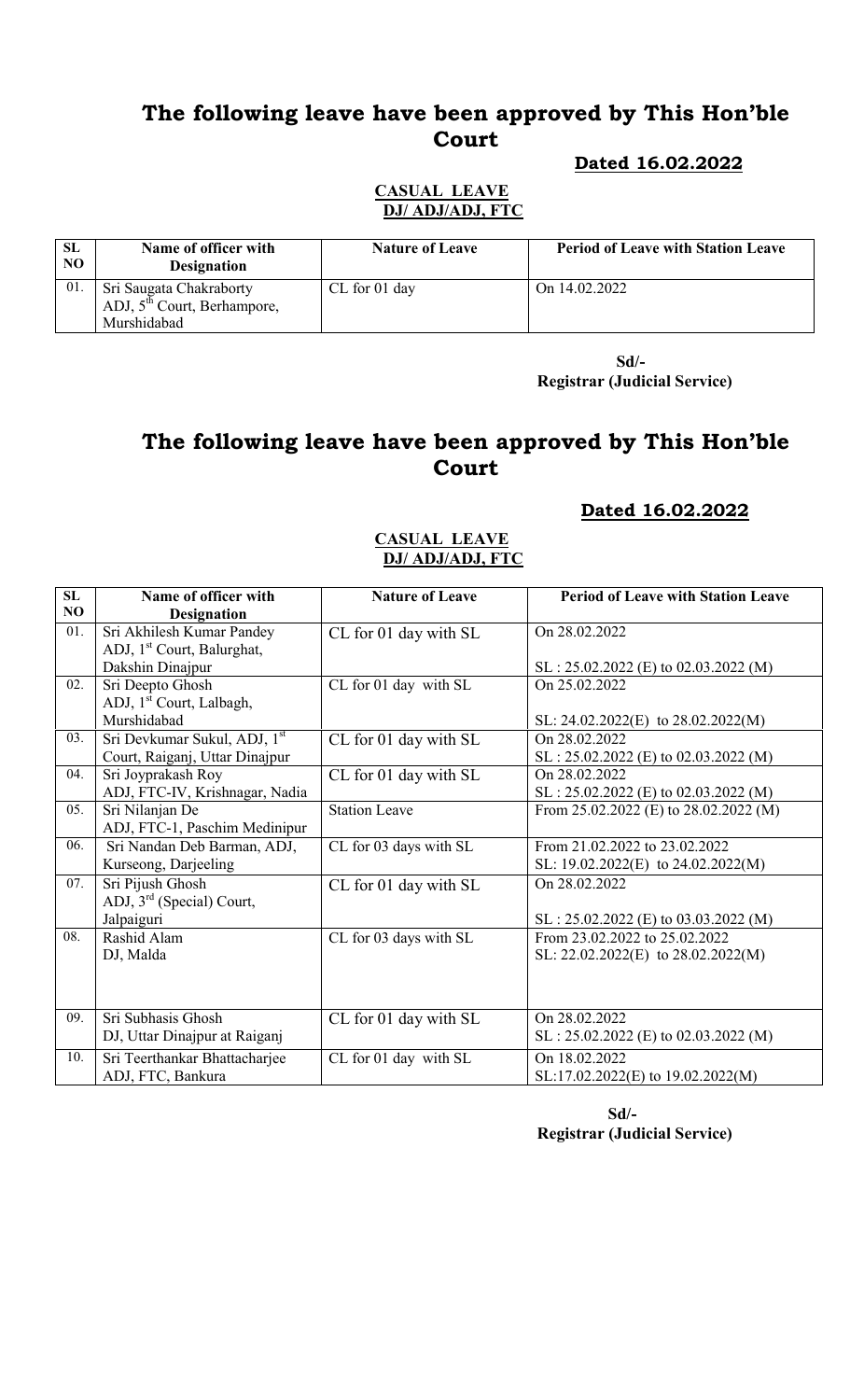### Dated 17.02.2022

#### CASUAL LEAVE DJ/ ADJ/ADJ, FTC

| SL<br>NO. | Name of officer with<br><b>Designation</b>                                               | <b>Nature of Leave</b> | <b>Period of Leave with Station Leave</b>                           |
|-----------|------------------------------------------------------------------------------------------|------------------------|---------------------------------------------------------------------|
| 01.       | Sri Anindya Banerjee<br>ADJ, FTC-3, Basirhat, 24 Pgs (N)                                 | CL for 01 day          | On 07.02.2022                                                       |
| 02.       | Smt. Chandrani Mukherjee<br>(Banerjee)<br>Judge, Bench-IV, City Civil<br>Court, Calcutta | CL for 01 day          | On 14.02.2022                                                       |
| 03.       | Jahangir Kabir, ADJ, FTC-2,<br>Purulia                                                   | CL for 02 days with SL | On 04.02.2022 & 07.02.2022<br>$SL:04.02.2022(M)$ to $08.02.2022(M)$ |
| 04.       | Sri Supratim Dasgupta, ADJ, 5 <sup>th</sup><br>Court, Krishnagar, Nadia                  | CL for 02 days         | On 14.02.2022 & 15.02.2022                                          |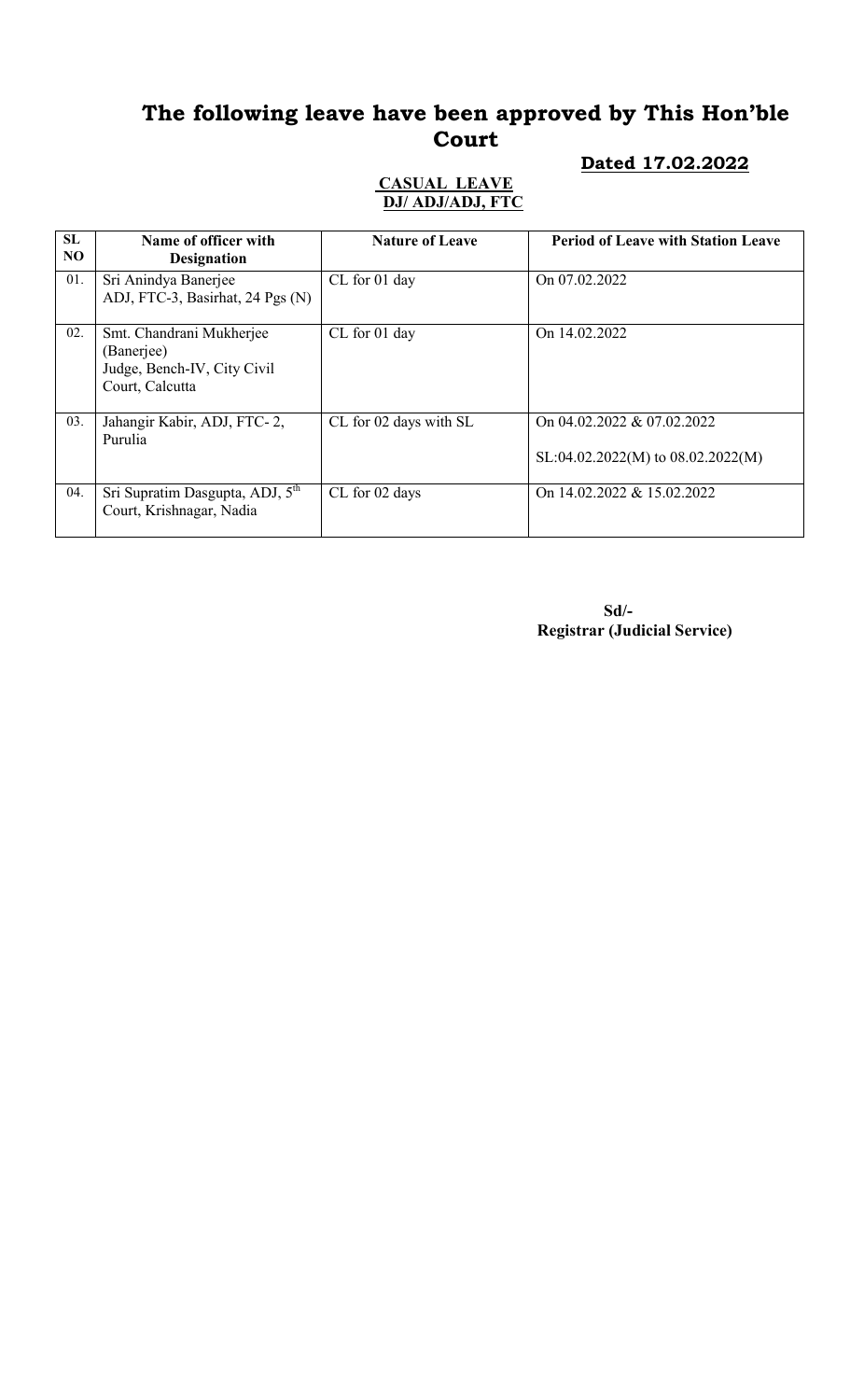### Dated 17.02.2022

#### CASUAL LEAVE DJ/ ADJ/ADJ, FTC

| SL<br>N <sub>O</sub> | Name of officer with Designation                                                            | <b>Nature of Leave</b> | <b>Period of Leave with Station Leave</b>             |
|----------------------|---------------------------------------------------------------------------------------------|------------------------|-------------------------------------------------------|
| 01.                  | Sri Bibhuti Narayan Singh, ADJ,<br>FTC II, Jalpaiguri                                       | CL for 02 days with SL | On 07.03.2022 & 08.03.2022                            |
|                      |                                                                                             |                        | SL: 05.03.2022 (E) to 09.03.2022 (M)                  |
| 02.                  | Sri Dharani Adhikary<br>ADJ, 1 <sup>st</sup> Court, Suri, Birbhum                           | CL for 01 day with SL  | On 21.02.2022                                         |
|                      |                                                                                             |                        | $SL:19.02.2022(E)$ to $22.02.2022(M)$                 |
| 03.                  | Sri Jeetendra Gupta<br>ADJ, 2 <sup>nd</sup> Court, Siliguri, Darjeeling                     | CL for 01 day with SL  | On 28.02.2022                                         |
|                      |                                                                                             |                        | SL: 25.02.2022 (E) to 02.03.2022 (M)                  |
| 04.                  | Smt. Malati Karmakar<br>ADJ, 1 <sup>st</sup> Court, Bankura                                 | CL for 01 day with SL  | On 24.02.2022                                         |
|                      |                                                                                             |                        | $SL:23.02.2022(E)$ to $25.02.2022(M)$                 |
| 05.                  | Mohd. Aqil Saifi<br>ADJ, 6 <sup>th</sup> Court, Barasat, 24pgs(N)                           | CL for 03 days with SL | From 15.03.2022 to 17.03.2022                         |
|                      |                                                                                             |                        | SL:14.03.2022(E) to 20.03.2022(M)                     |
| 06.                  | Neyaz Alam<br>Judge, Commercial Court at<br>Rajarhat                                        | CL for 04 days with SL | On 18.02.2022, 19.02.2022,<br>21.02.2022 & 22.02.2022 |
|                      | 24 Pgs (N)                                                                                  |                        | SL:17.02.2022(E) to 23.02.2022(M)                     |
| 07.                  | Sri Rajesh Kumar Singh<br>ADJ, 2 <sup>nd</sup> Court, Uluberia, Howrah                      | CL for 02 days with SL | On 25.02.2022 & 28.02.2022                            |
|                      |                                                                                             |                        | SL:24.02.2022(E) to 02.03.2022(M)                     |
| 08.                  | Sri Sandip Choudhury, ADJ, 4 <sup>th</sup><br>Court, Jalpaiguri                             | CL for 01 day with SL  | On 28.02.2022                                         |
|                      |                                                                                             |                        | $SL: 25.02.2022$ (E) to 03.03.2022 (M)                |
| 09.                  | Sri Sudhir Kumar<br>ADJ, Kalna, Purba Bardhaman                                             | CL for 01 day with SL  | On 28.02.2022                                         |
|                      |                                                                                             |                        | SL: $25.02.2022$ (E) to $02.03.2022$ (M)              |
| 10.                  | Smt. Sudeshna De (Chatterjee),<br>ADJ, 1 <sup>st</sup> Court, Alipore, South 24<br>Parganas | CL for 01 day          | On 24.02.2022                                         |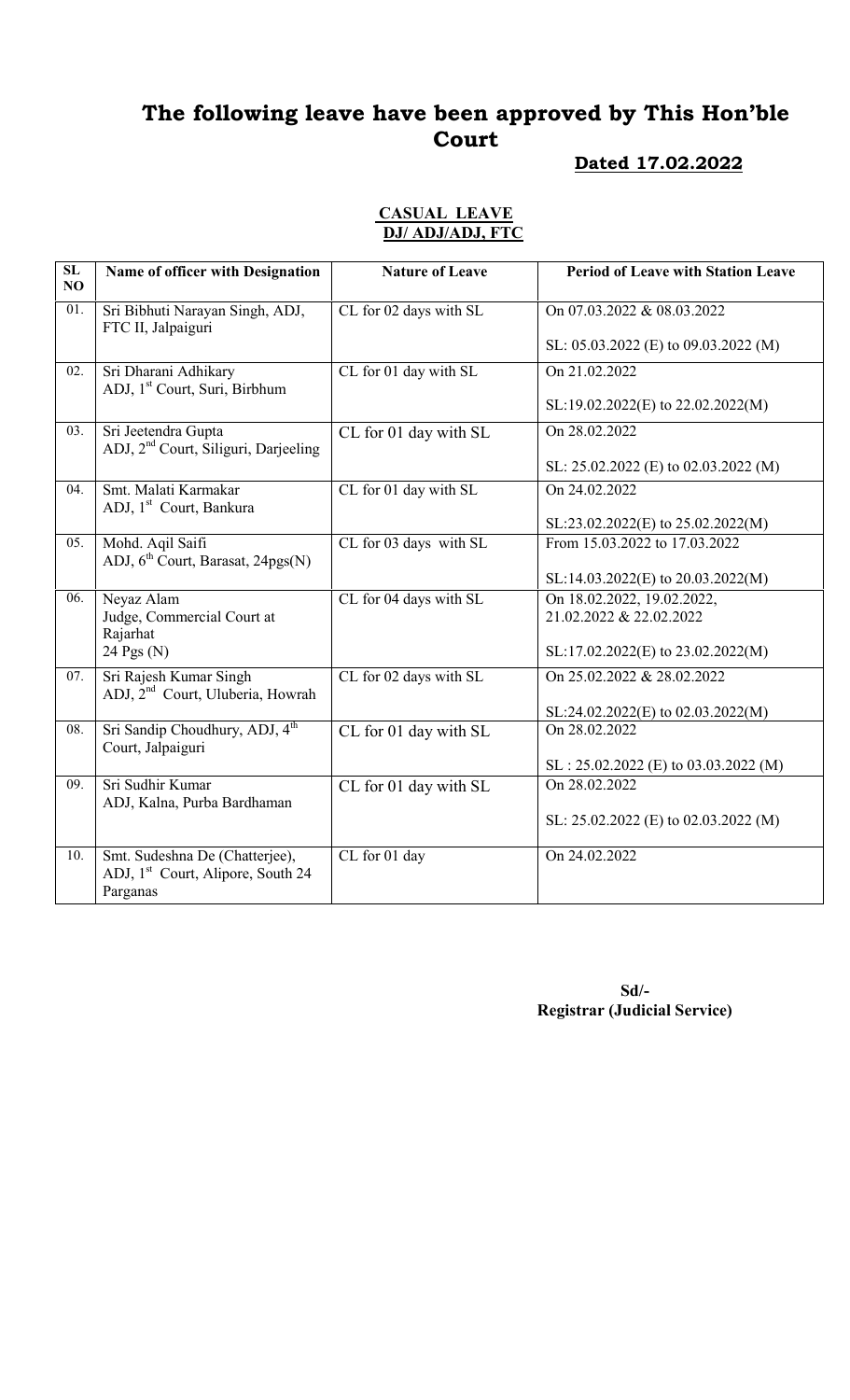#### Dated: 15.02.2022

### DJ/ADJ

| SL<br>N <sub>O</sub> | Name of officer with<br><b>Designation</b>                                                       | <b>Nature of Leave</b>   | <b>Period of Leave with Station Leave</b> |
|----------------------|--------------------------------------------------------------------------------------------------|--------------------------|-------------------------------------------|
| 01.                  | Sri Guru Das Biswas<br>ADJ, $2nd$ Court, Berhampore,<br>Murshidabad                              | Earned Leave for 07 days | From 19.02.2022 to 25.02.2022             |
| 02.                  | Sri Ashis Kumar Hazra,<br>Judge, Spl Court (E.C. Act) cum<br>ADJ, Durgapur, Paschim<br>Bardhaman | Earned Leave for 04 days | From 22.02.2022 to 25.02.2022             |

### ADJ, FTC/ CJ(SD)

| SL<br>NO | Name of officer with<br><b>Designation</b>                                | <b>Nature of Leave</b>       | <b>Period of Leave with Station Leave</b> |
|----------|---------------------------------------------------------------------------|------------------------------|-------------------------------------------|
| 03.      | Smt. Shrutirupa Ghosh (Majee)<br>$CJ(SD)$ , 3 <sup>rd</sup> Court, Howrah | Child Care Leave for 16 days | From 21.02.2022 to 08.03.2022             |
| 04.      | Smt. Sanjukta Sengupta<br>ADJ, FTC, Cooch Behar                           | Earned Leave for 06 days     | From 28.02.2022 to 05.03.2022             |

### JM

| SL<br>NO | Name of officer with<br><b>Designation</b> | <b>Nature of Leave</b>       | <b>Period of Leave with Station Leave</b> |
|----------|--------------------------------------------|------------------------------|-------------------------------------------|
| 05.      | Smt. Yozna Lama, JM, Nabadwip,<br>Nadia    | Child Care leave for 19 days | From 01.03.2022 to 19.03.2022             |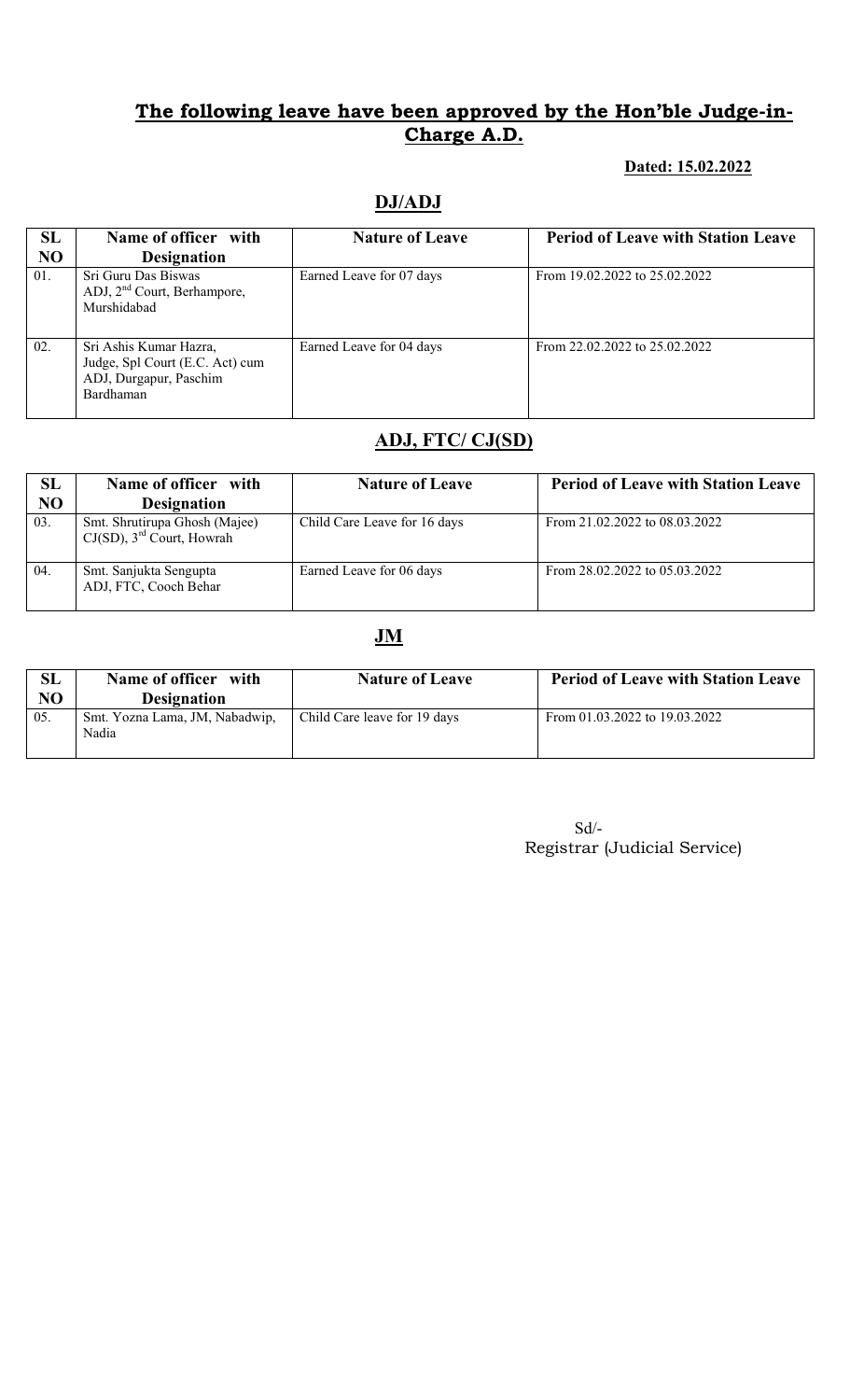Dated: 15.02.2022

### ADJ, FTC/ CJ(SD)

| SL<br>N <sub>O</sub> | Name of officer with<br><b>Designation</b>                        | <b>Nature of Leave</b>          | <b>Period of Leave with Station Leave</b> |
|----------------------|-------------------------------------------------------------------|---------------------------------|-------------------------------------------|
| 01.                  | Sri Kuntal Bhattacharyya<br>Registrar, DJ, Court, Burdwan         | Quarantine Leave for 21<br>days | From 17.01.2022 to 06.02.2022             |
| 02.                  | Smt. Rajasri Basu Adhikari<br>ADJ, FTC, Katwa, Purba<br>Bardhaman | Quarantine Leave for 20<br>days | From 15.01.2022 to 03.02.2022             |
| 03.                  | Sri Priyajit Chatterjee, ADJ,<br>FTC, Kalyani, Nadia              | Quarantine Leave for 16 dys     | From 19.01.2022 to 03.02.2022             |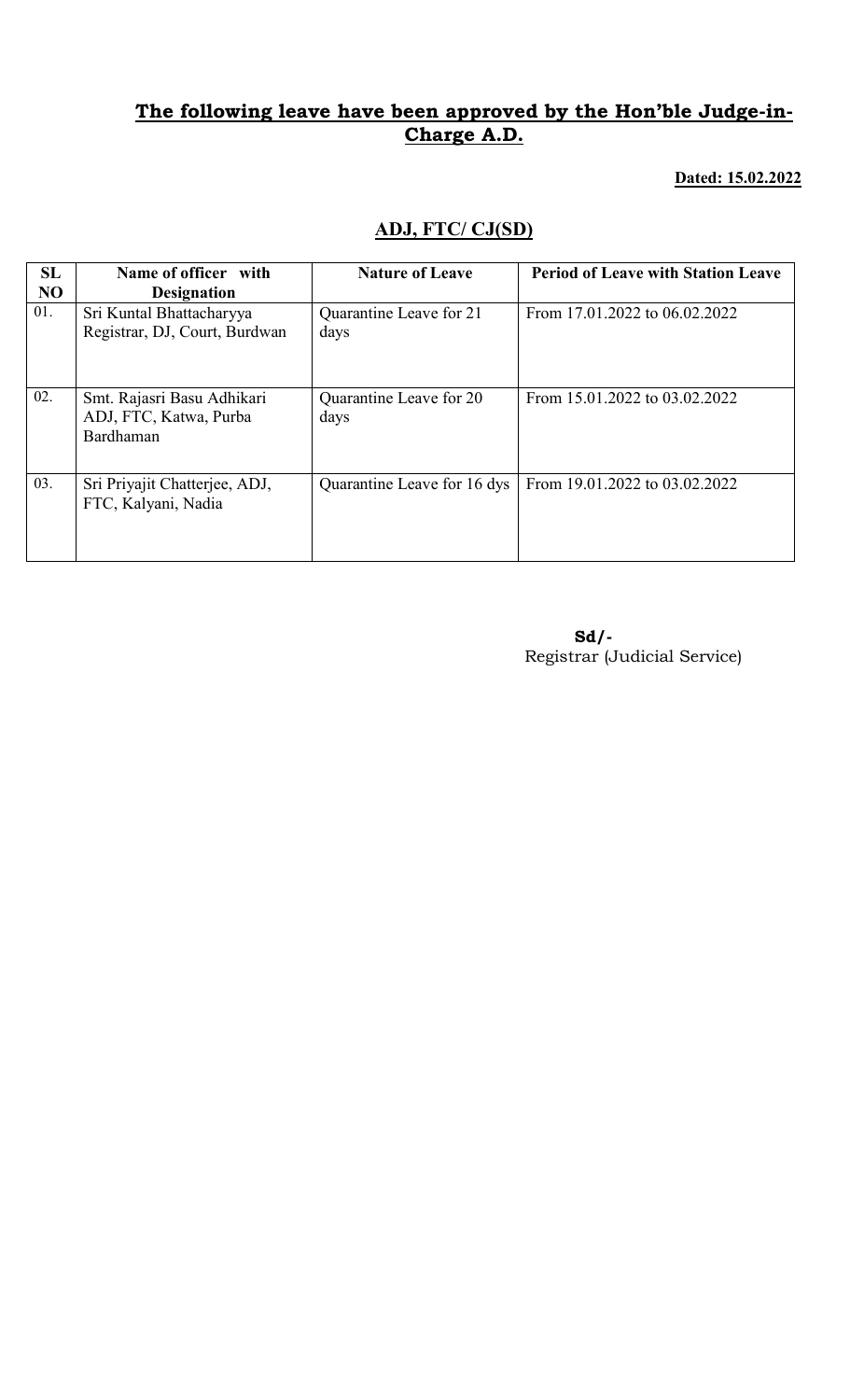#### Dated: 16.02.2022

### ADJ, FTC/ CJ(SD)

| SL<br>NO. | Name of officer with Designation                                | <b>Nature of Leave</b>       | <b>Period of Leave with Station Leave</b> |
|-----------|-----------------------------------------------------------------|------------------------------|-------------------------------------------|
| 01.       | Smt. Leena Golder<br>ADJ, FTC-1, Basirhat, North 24<br>Parganas | Child Care Leave for 25 days | From 21.2.2022 to 17.03.2022              |
| 02.       | Sri Madhusudan Pal<br>CJ(SD), Tehatta, Nadia                    | Earned Leave for 08 days     | From 21.02.2022 to 28.02.2022             |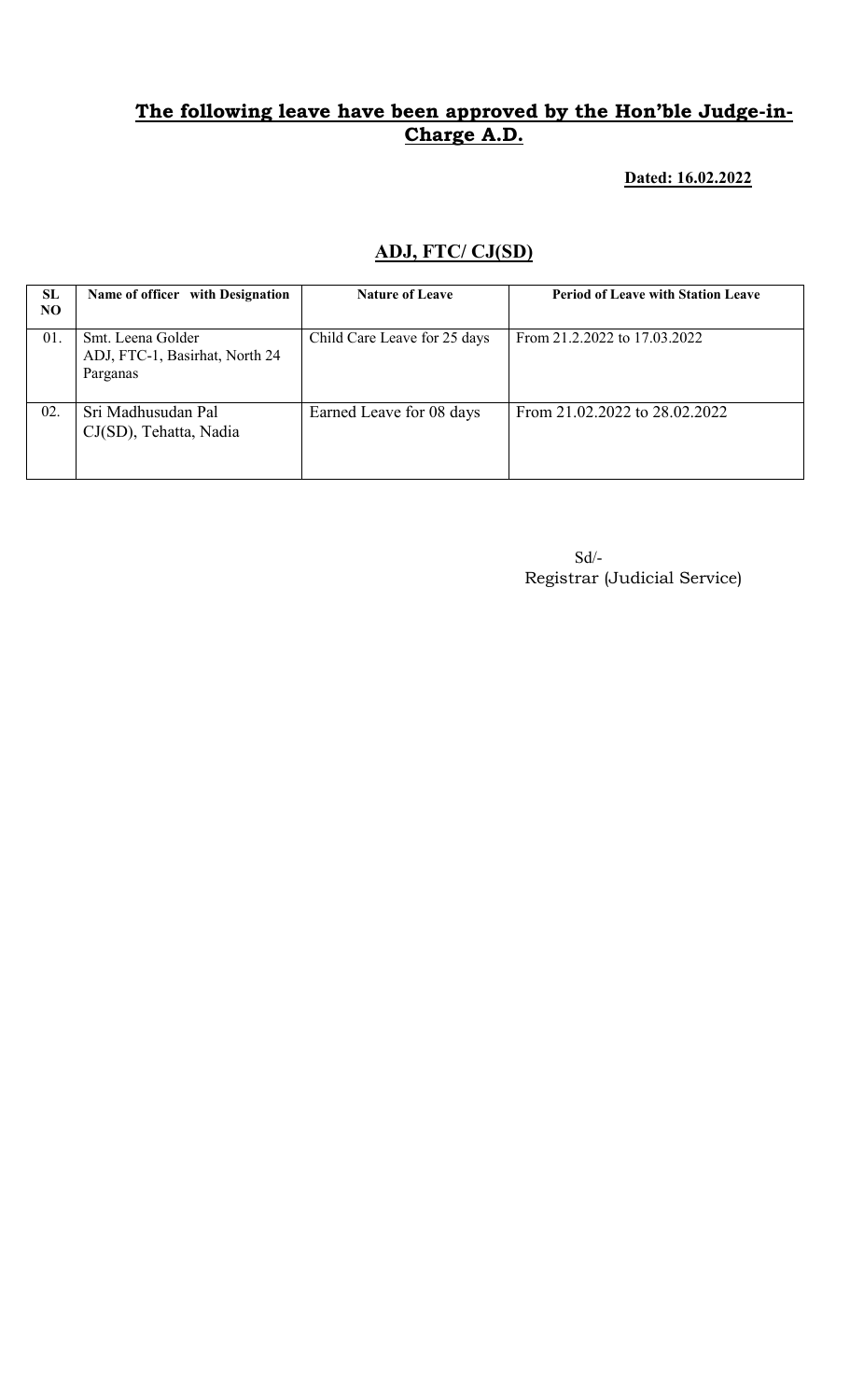#### Dated: 16.02.2022

### DJ/ADJ

| <b>SL</b><br>NO. | Name of officer with Designation                                                          | <b>Nature of Leave</b>                        | <b>Period of Leave with Station Leave</b> |
|------------------|-------------------------------------------------------------------------------------------|-----------------------------------------------|-------------------------------------------|
| 01.              | Sri Chiranjib Bhattacharya<br>ADJ, 15 <sup>th</sup> Court, Alipore,<br>South 24 Paraganas | Earned Leave for 05<br>days                   | From 21.02.2022 to 25.02.2022             |
| 02.              | Sri Sourav Bhattacharya,<br>Judge, Commercial Court,<br>Asansol, Paschim Bardhaman        | Paternity cum Child<br>Care Leave for 10 days | From 24.2.2022 to 05.03.2022              |

#### ADJ, FTC/ CJ(SD)

| <b>SL</b><br>NO | Name of officer with Designation                    | <b>Nature of Leave</b>          | <b>Period of Leave with Station Leave</b> |
|-----------------|-----------------------------------------------------|---------------------------------|-------------------------------------------|
| 03.             | Sri Dhiman Barman<br>$CJ(SD)$ , $2nd$ Court, Howrah | Quarantine Leave for<br>10 days | From 10.01.2022 to 19.01.2022             |

#### **JM**

| <b>SL</b><br>NO | Name of officer with Designation                                            | <b>Nature of Leave</b>        | <b>Period of Leave with Station Leave</b> |
|-----------------|-----------------------------------------------------------------------------|-------------------------------|-------------------------------------------|
| 04.             | Smt. Priyanka Shaw,<br>JM, 3 <sup>rd</sup> Court, Chandernagore,<br>Hooghly | Commuted Leave for 07<br>days | From $27.12.2021$ to $02.01.2022$         |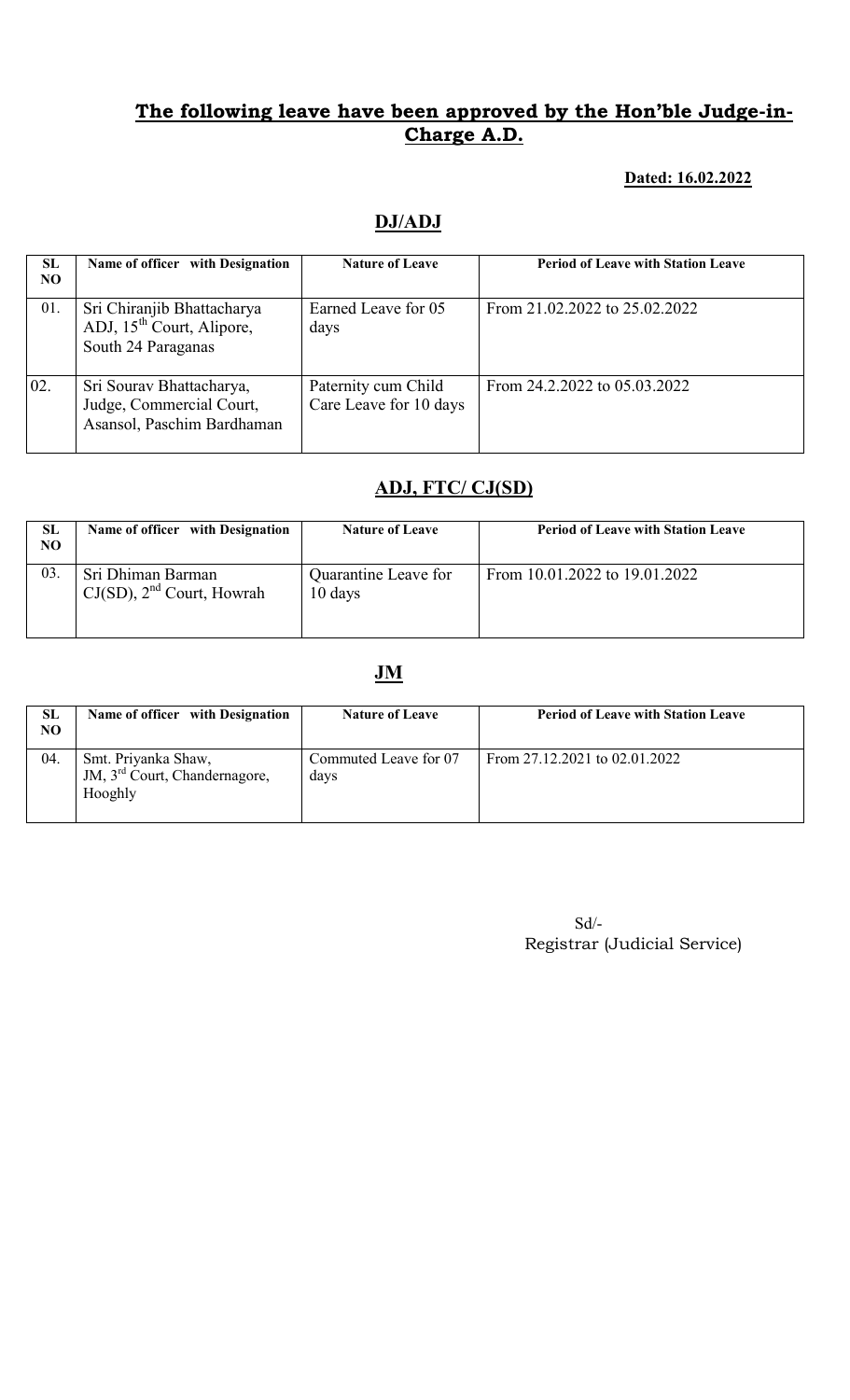#### Dated: 17.02.2022

### ADJ, FTC/CJ(SD)

| Sl.<br>No. | Name of officer with<br><b>Designation</b> | <b>Nature of Leave</b>   | <b>Period of Leave with Station Leave</b> |
|------------|--------------------------------------------|--------------------------|-------------------------------------------|
| 01.        | Sri Dipanjan Sen<br>ADJ, FTC-I, Howrah     | Earned leave for 03 days | From 21.02.2022 to 23.02.2022             |

# $CJ(JD)$

| SL<br>NO | Name of officer with<br><b>Designation</b>                                       | <b>Nature of Leave</b>   | <b>Period of Leave with Station Leave</b> |
|----------|----------------------------------------------------------------------------------|--------------------------|-------------------------------------------|
| 02.      | Sri Shreyas Mukherjee<br>$CJ(JD)$ , 1 <sup>st</sup> Court, Serampore,<br>Hooghly | Earned leave for 13 days | From 05.03.2022 to 17.03.2022             |